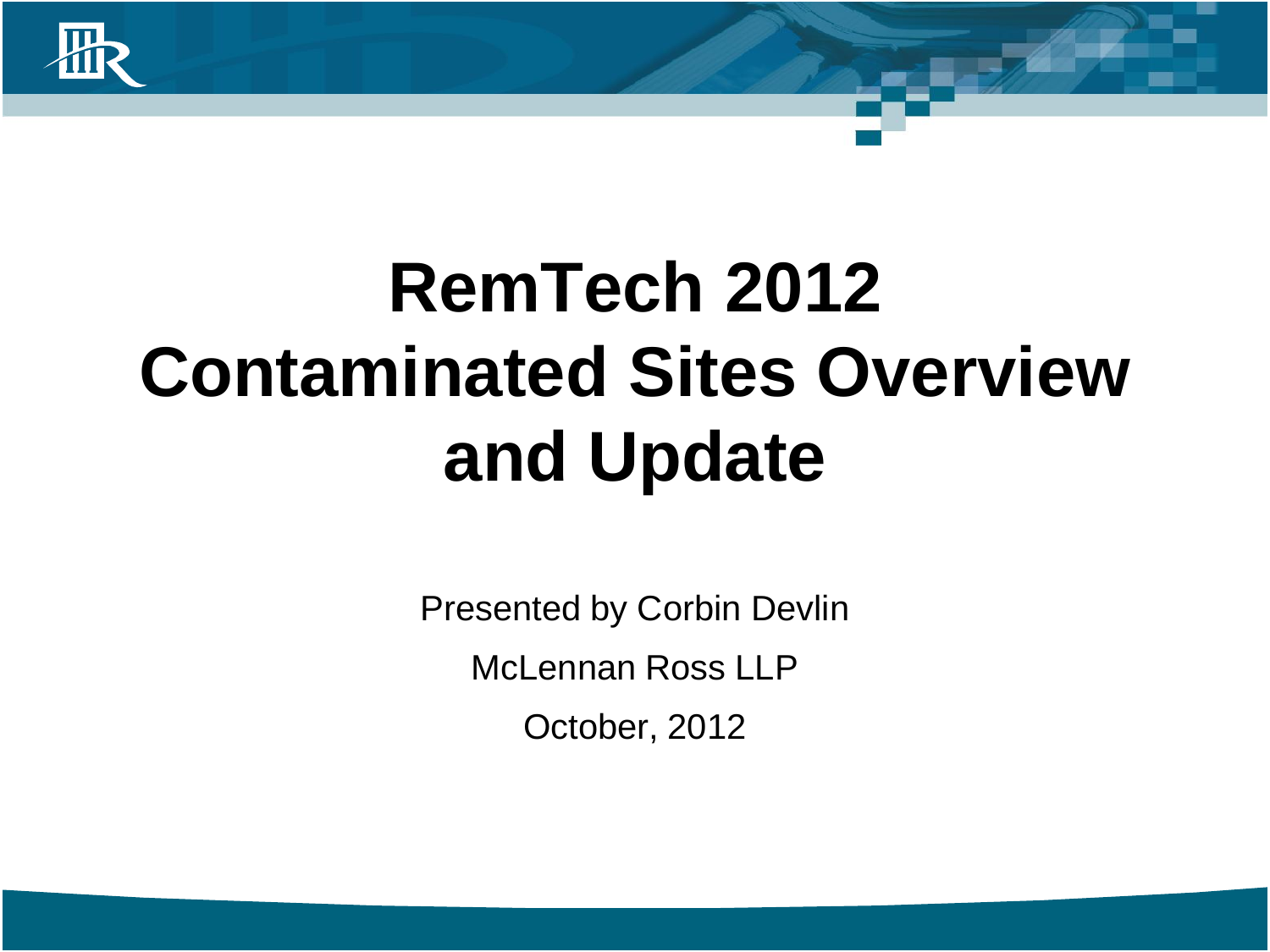

### **Distinct Regulatory and Civil Liability Issues**

- Regulatory (*Environmental Protection and Enhancement Act*)
- Civil liability (Tort Law)

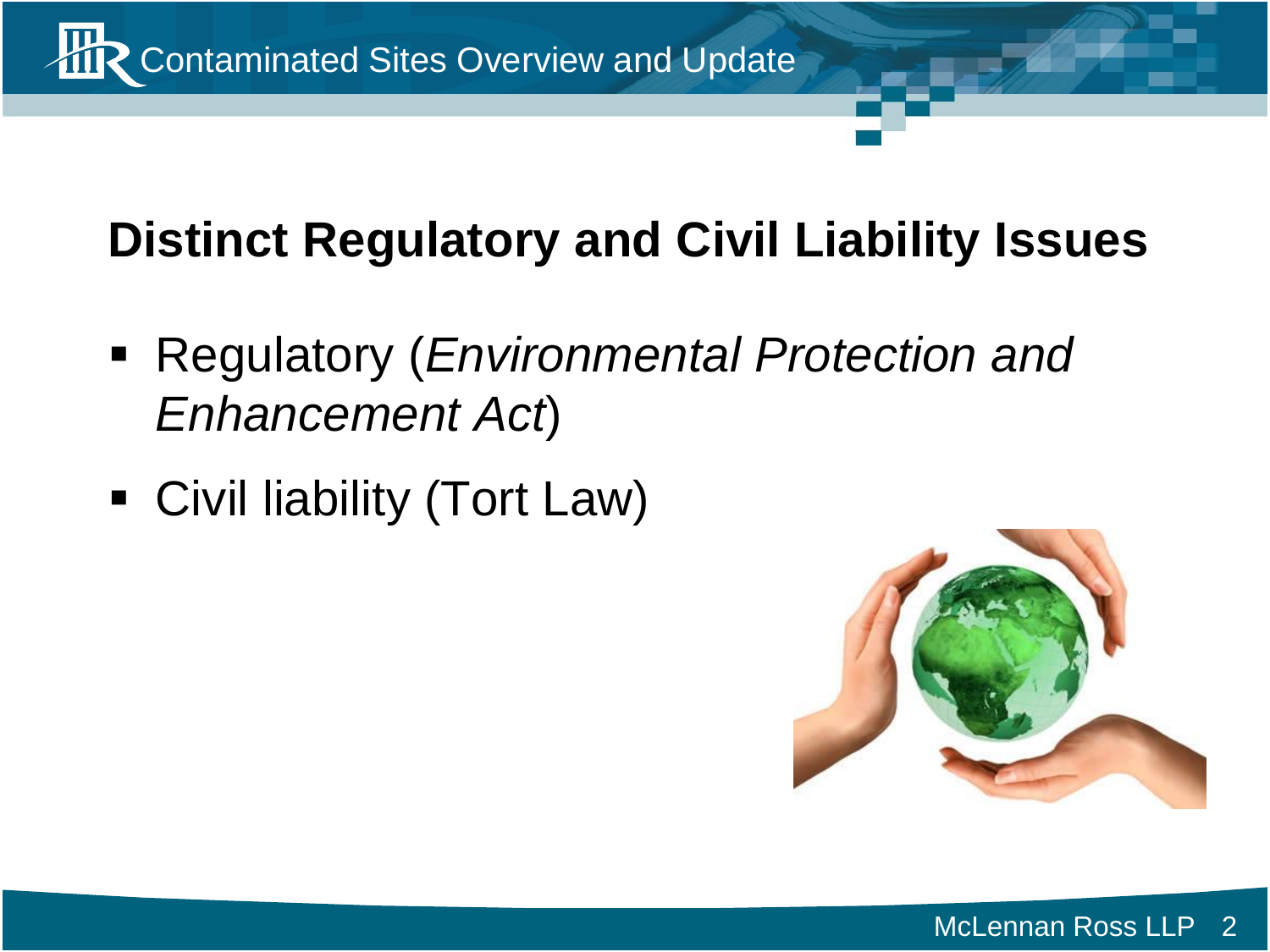**TR** Contaminated Sites Overview and Update

## *Environmental Protection and Enhancement Act*

- **Environmental Protection Orders**
- Contaminated site designations
- **Enforcement Orders**
- Reporting obligations
- Remediation and Reclamation Certificates

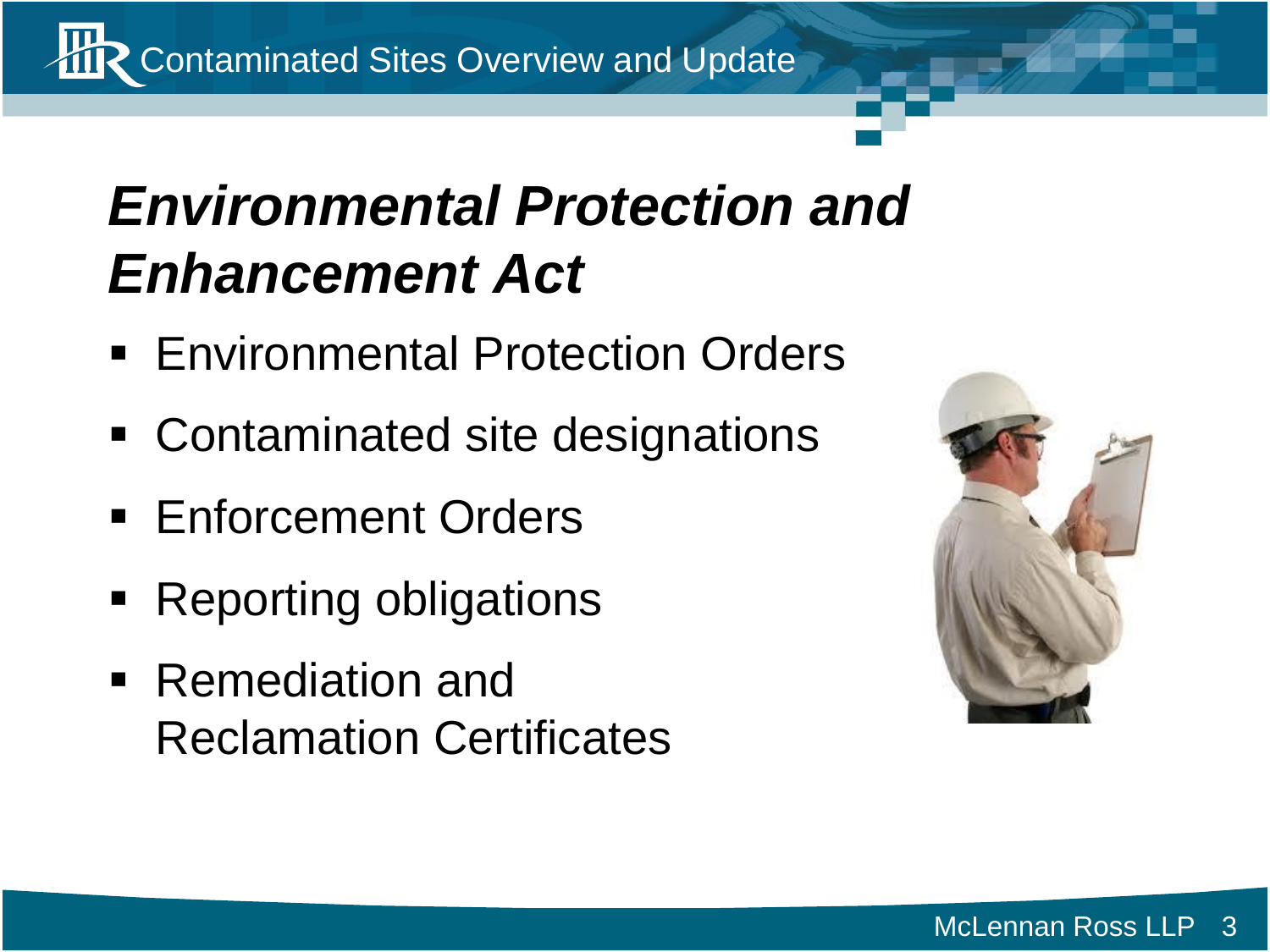**TR** Contaminated Sites Overview and Update

### **Environmental Protection Orders**

- **Substance release**
- Adverse effect or potential adverse effect
- **Persons responsible (change,** management and control)
- Potential persons responsible
- **Appeal process**

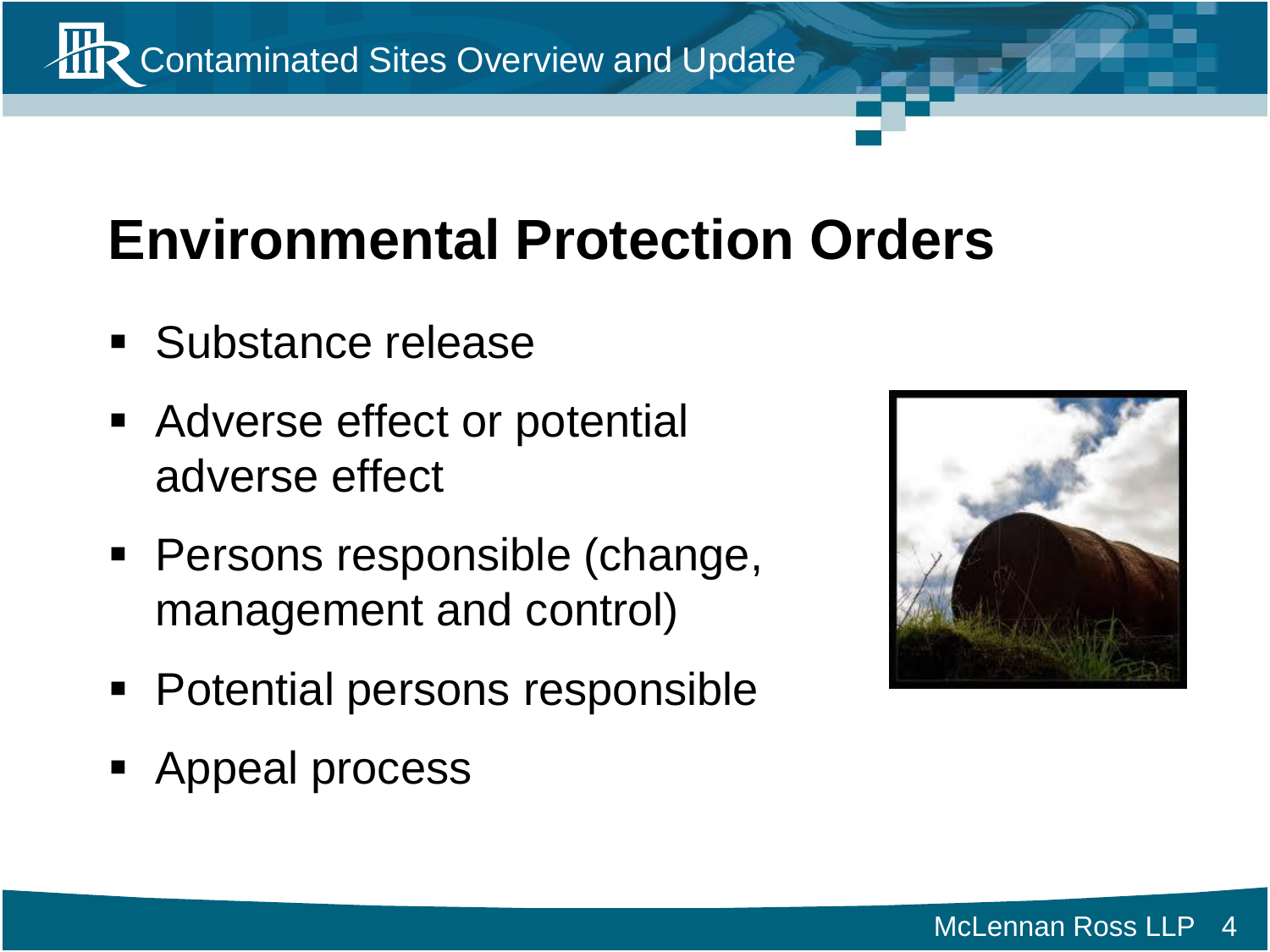

### **Lynnview Ridge**

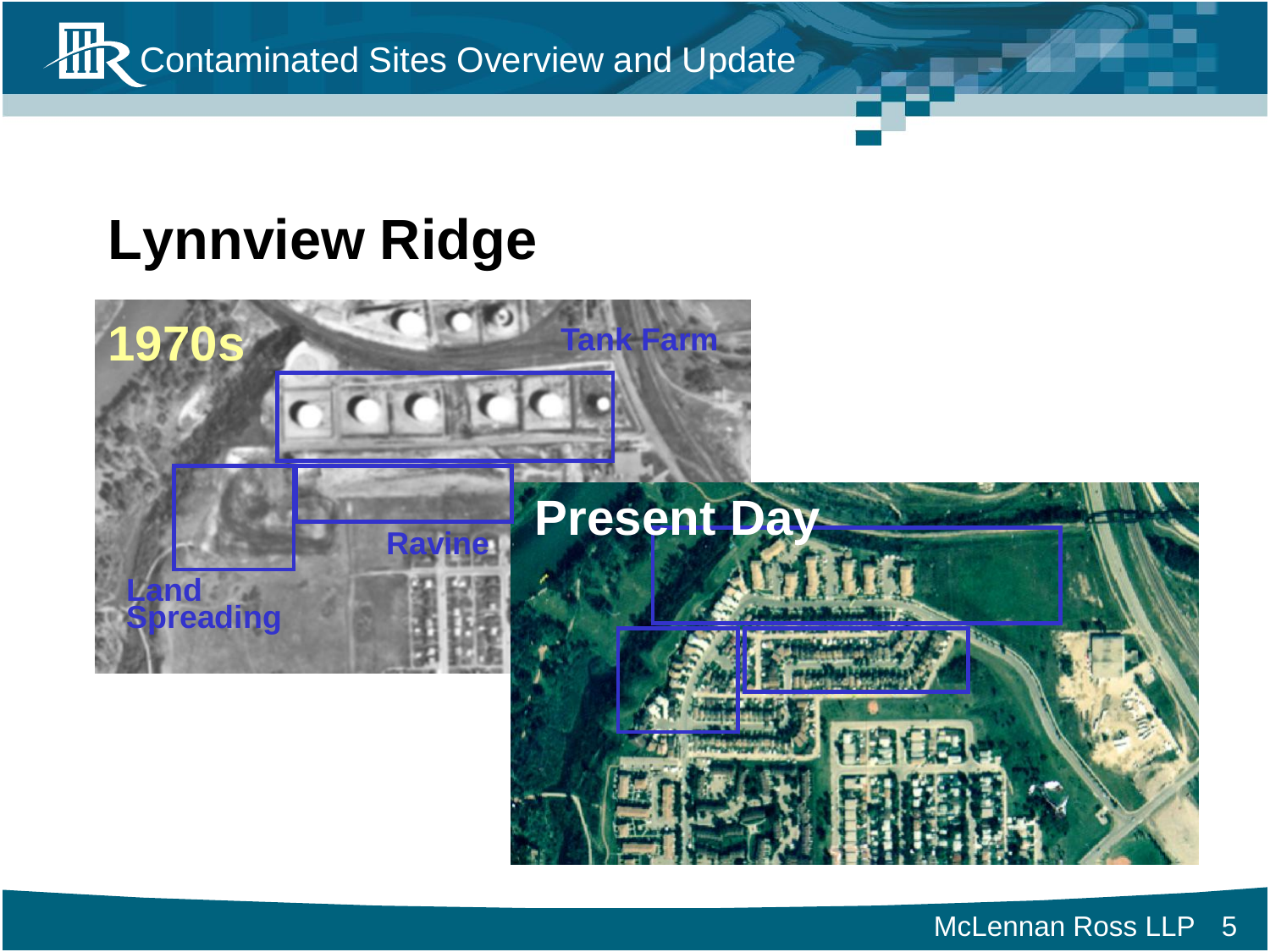

## **Lynnview Ridge**

- EPO issued against Imperial Oil and Devon Estates (IOL to provide delineation, remedial plan and communications plan)
- **-** Appeal to EAB: Retroactivity, other persons responsible, reasonableness of EPO Requirements



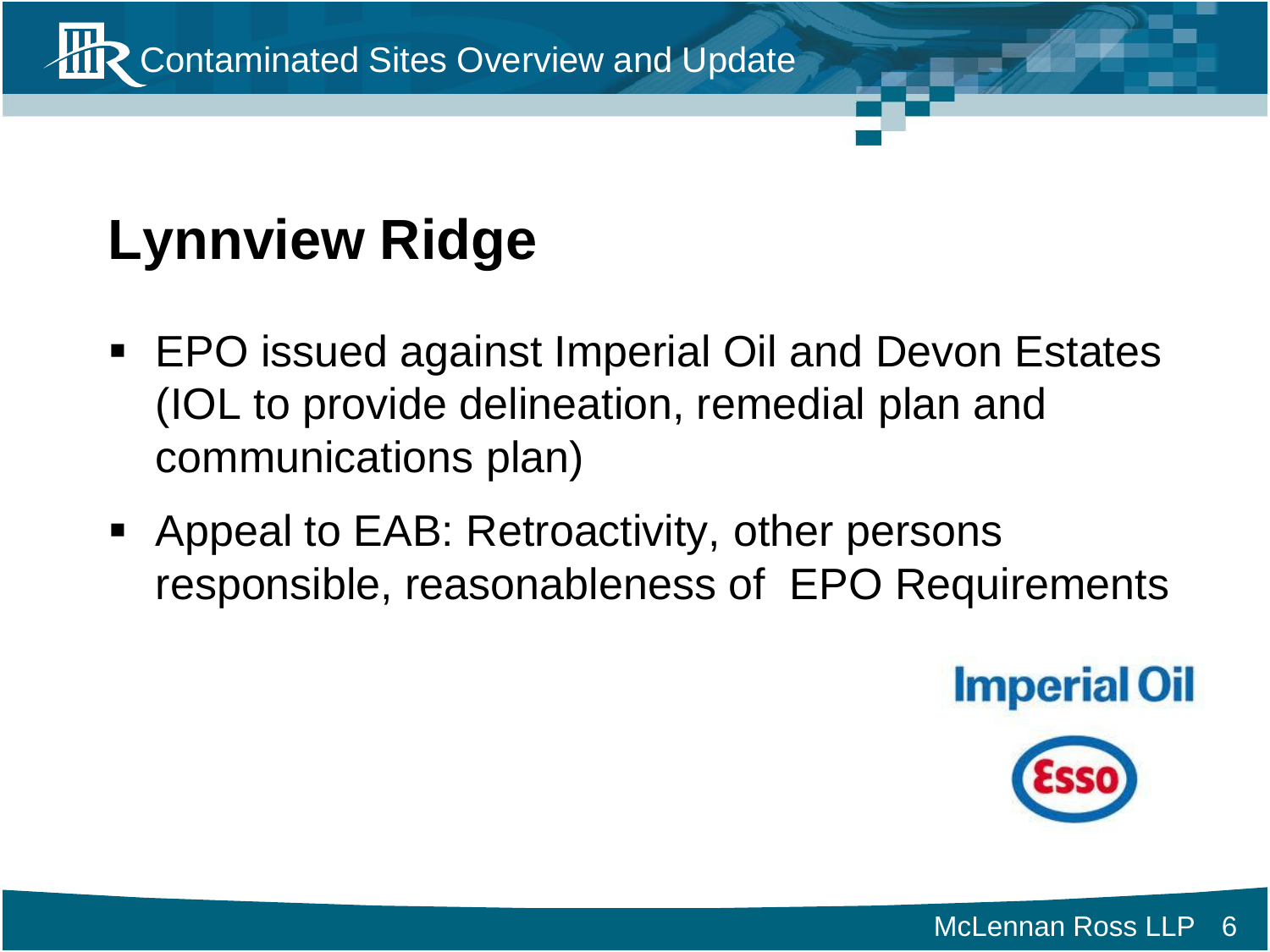

### **Lynnview Ridge EAB Decision**

- **EPOs can be issued in respect** of historical releases
- **Broad discretion regarding** persons responsible
- EAB can modify EPO requirements

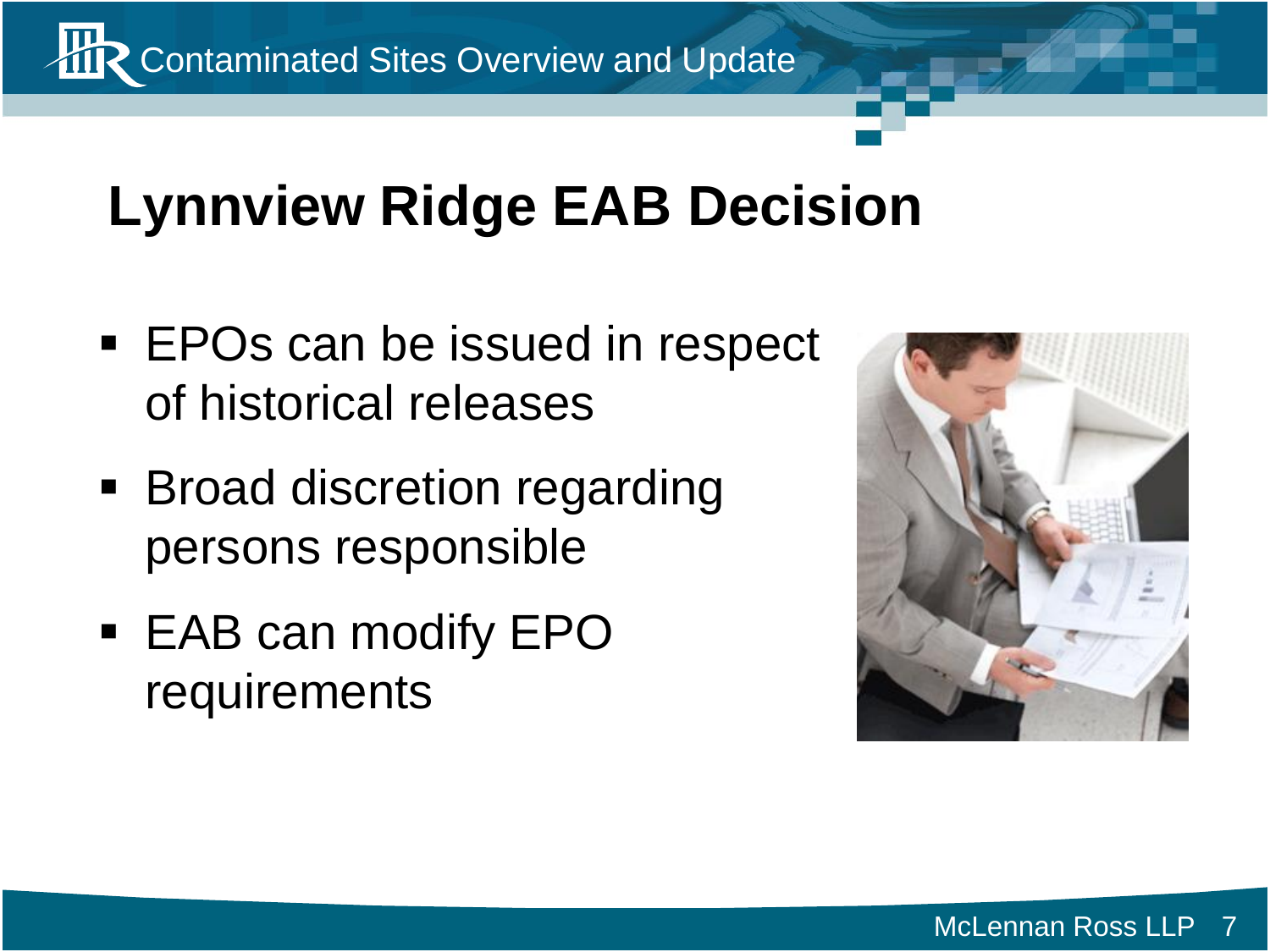

## **Lynnview Ridge EAB Decision (cont'd)**

- EAB makes a recommendation to Minister
- **The Minister upheld the EPO but rejected the** EAB's changes

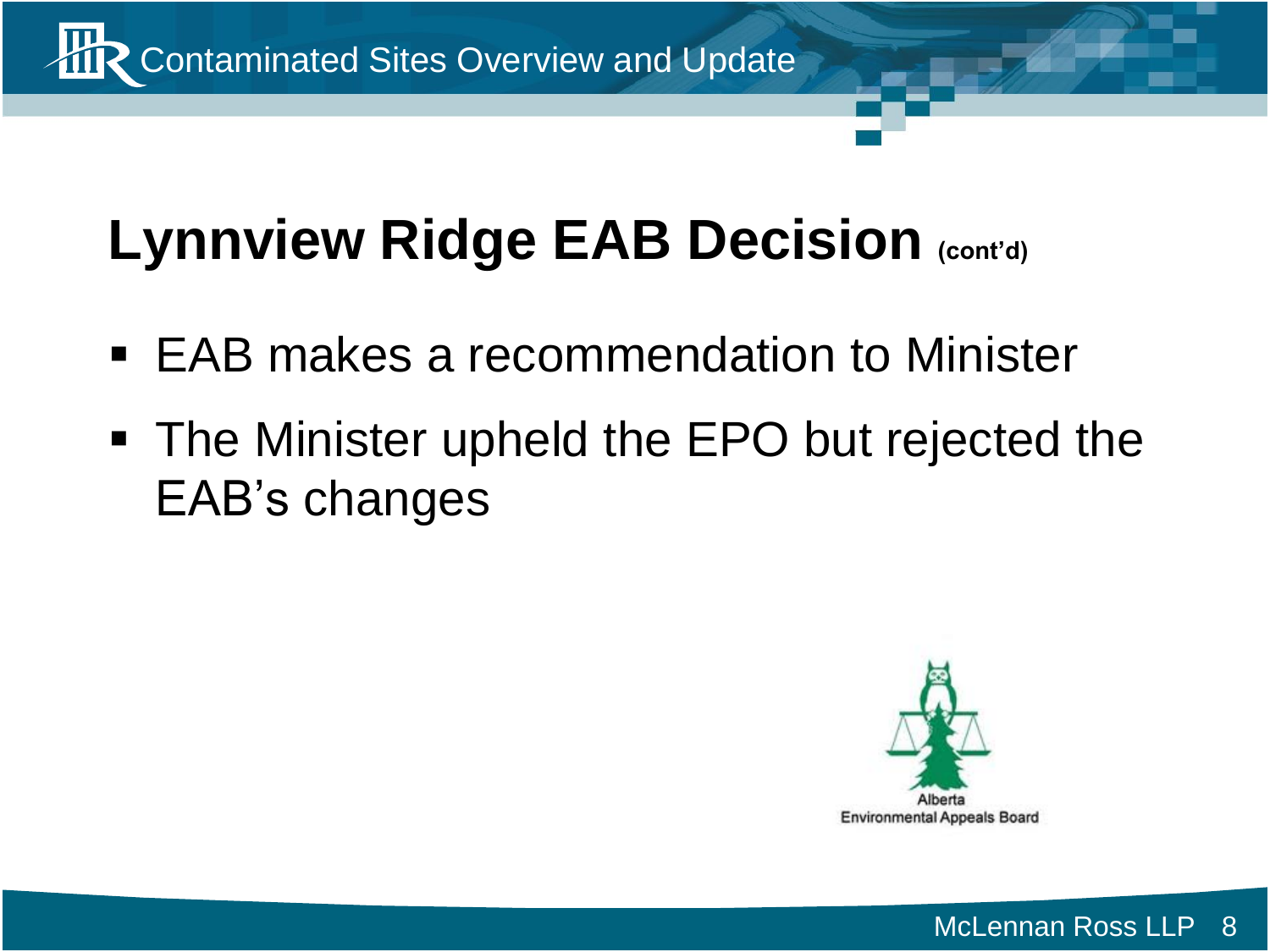

## **Judicial Review**



- The Minister's (EAB) decision upheld
- **The Minister must provide** reasons for rejecting the EAB's recommendations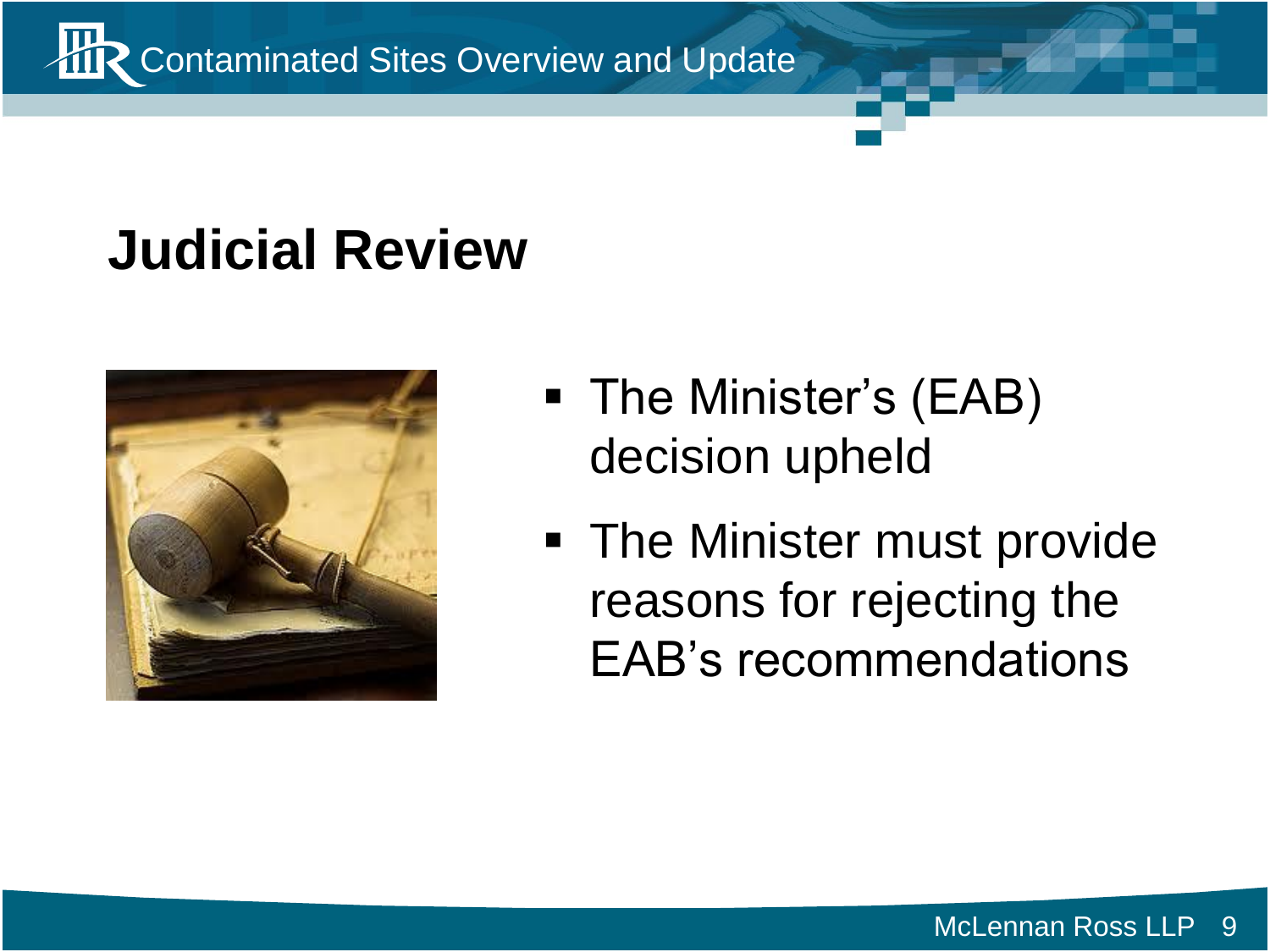

### **Environmental Protection Orders**

- Appeals process is...unique
- **-** Indefinite liability
- **Example 2 Liability resulting from changing** standards, science

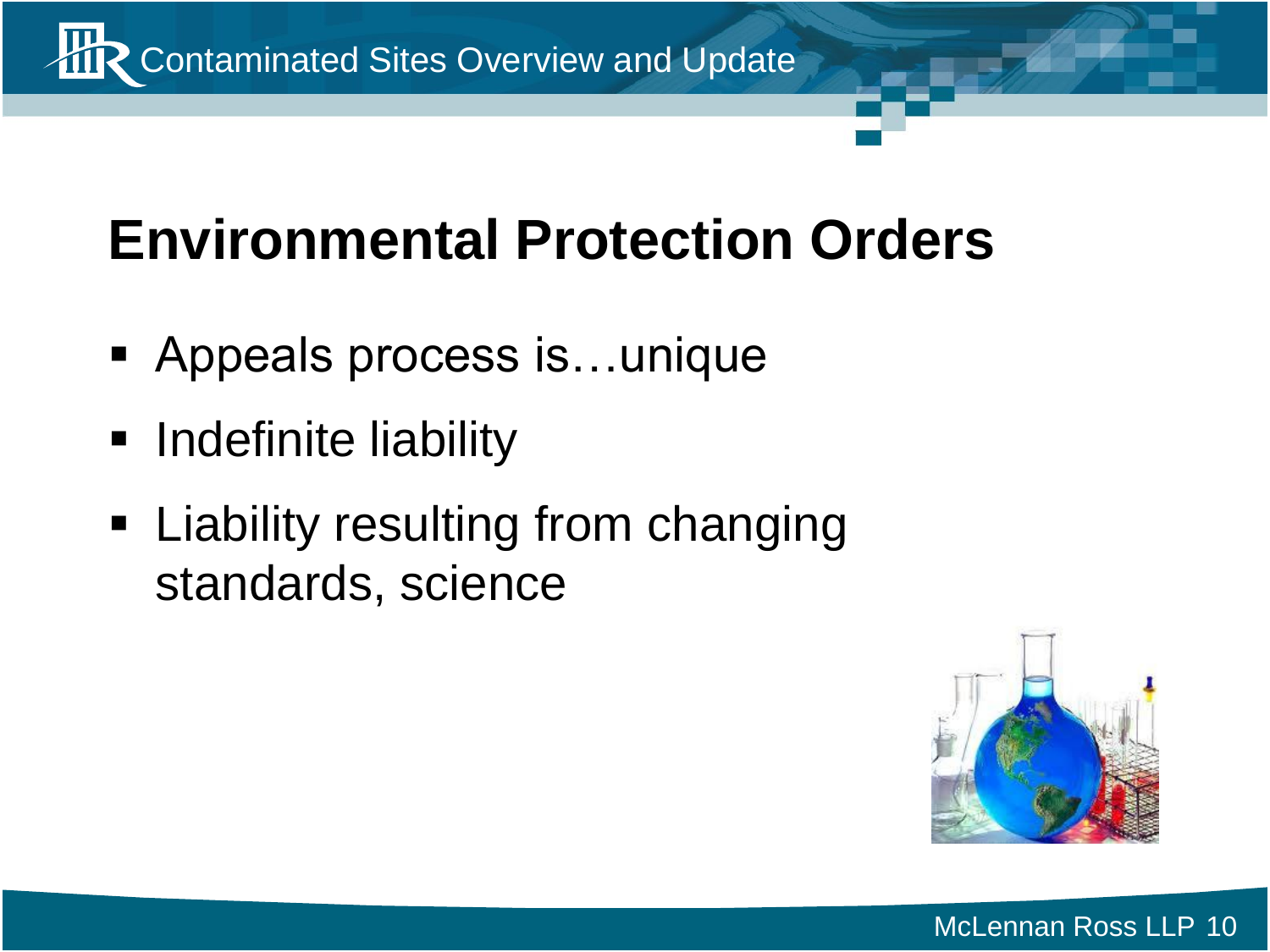**TR** Contaminated Sites Overview and Update

### **Environmental Protection Orders (cont'd)**

- Broad discretion as to persons responsible (polluters pay, but not necessarily just polluters)
- **Front end investment of** resources is worth it

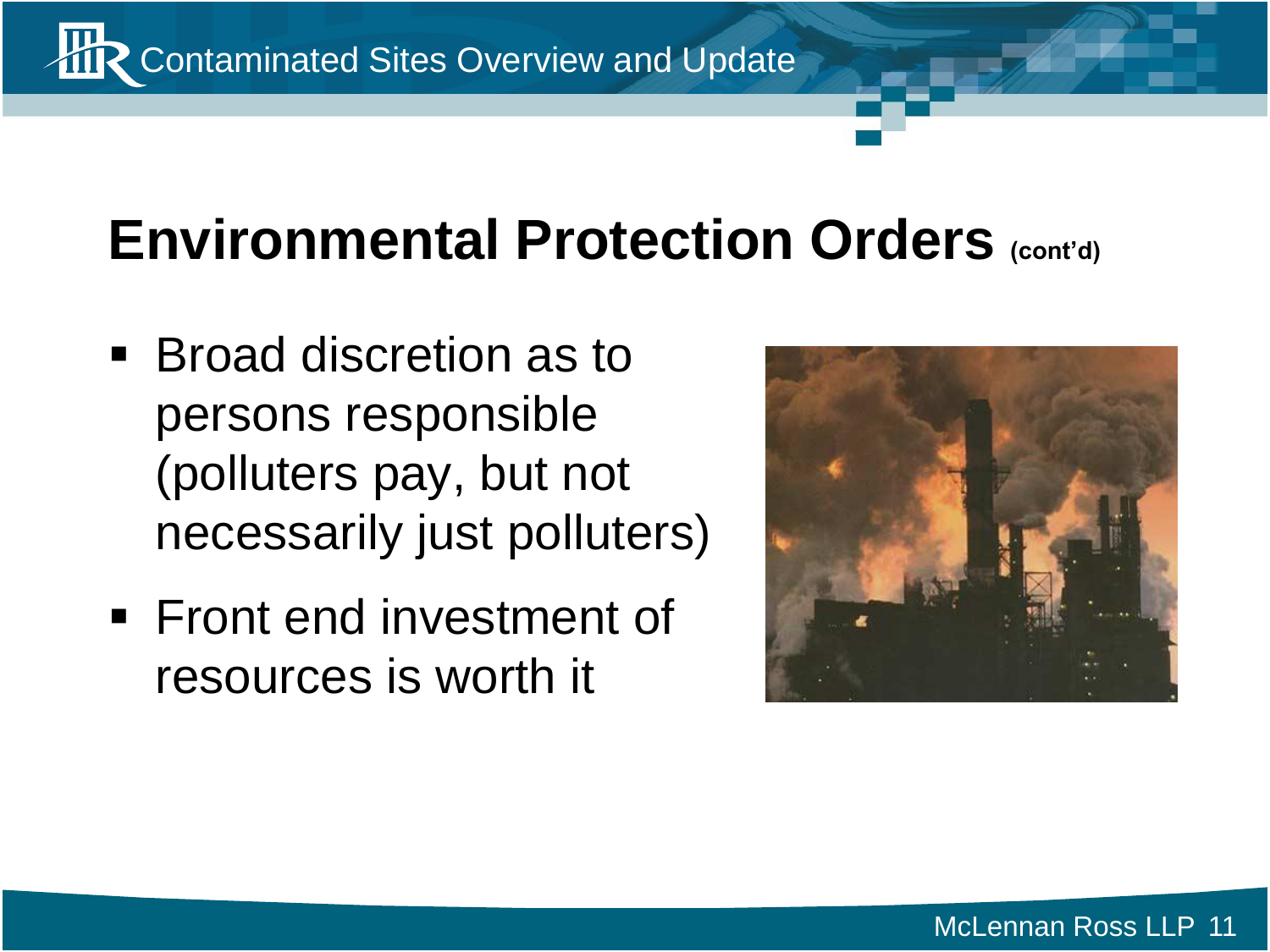

### **Remediation Certificates**



- Remediation and (off-site) risk management agreement
- Regulatory closure…?
- **Notwithstanding clauses**
- Civil liability unaffected
- Incomplete but best available protection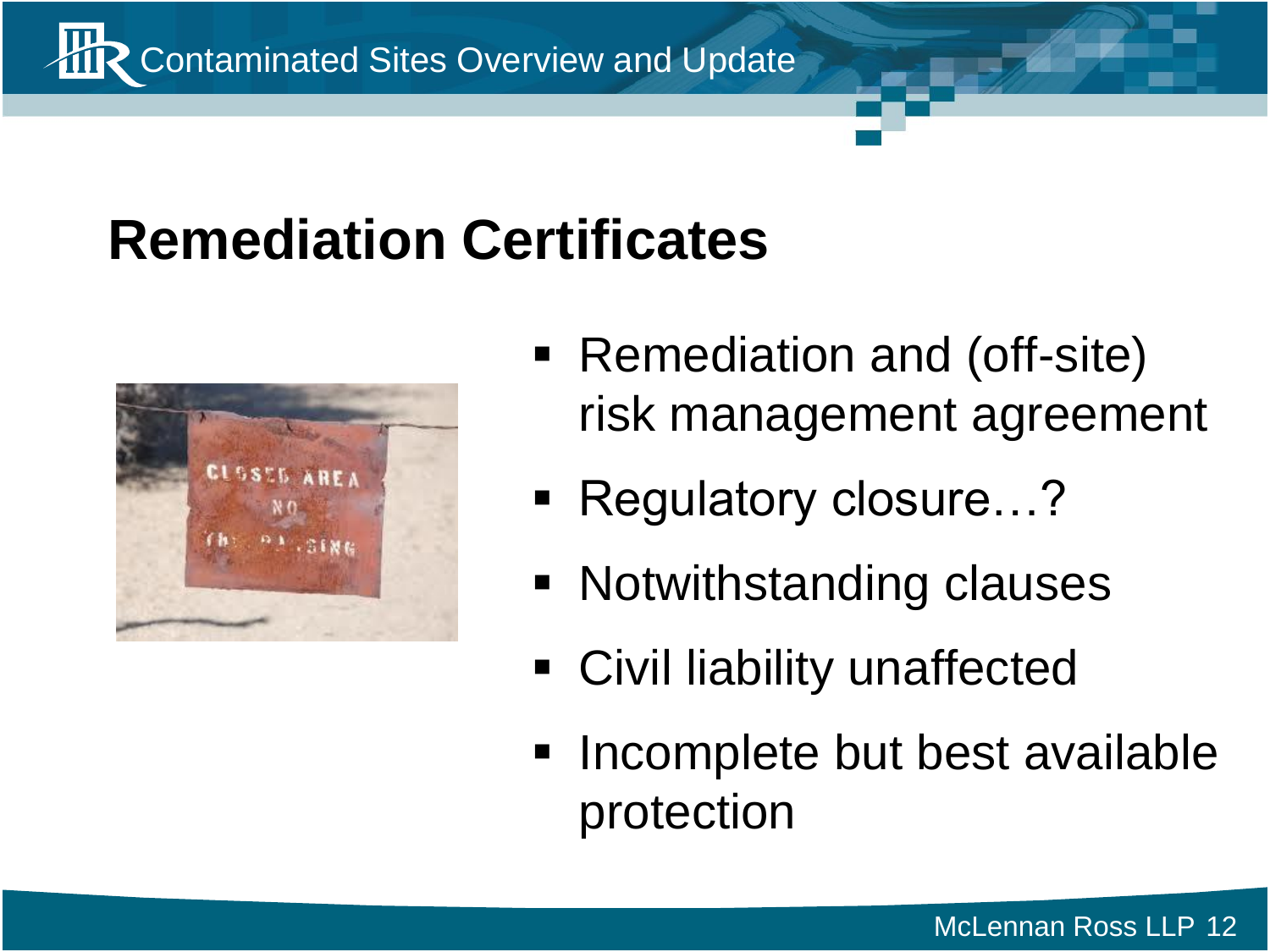

## **Civil Liability**

- **Neighbours**
- Subsequent owners and occupiers
- **Example rds** and tenants

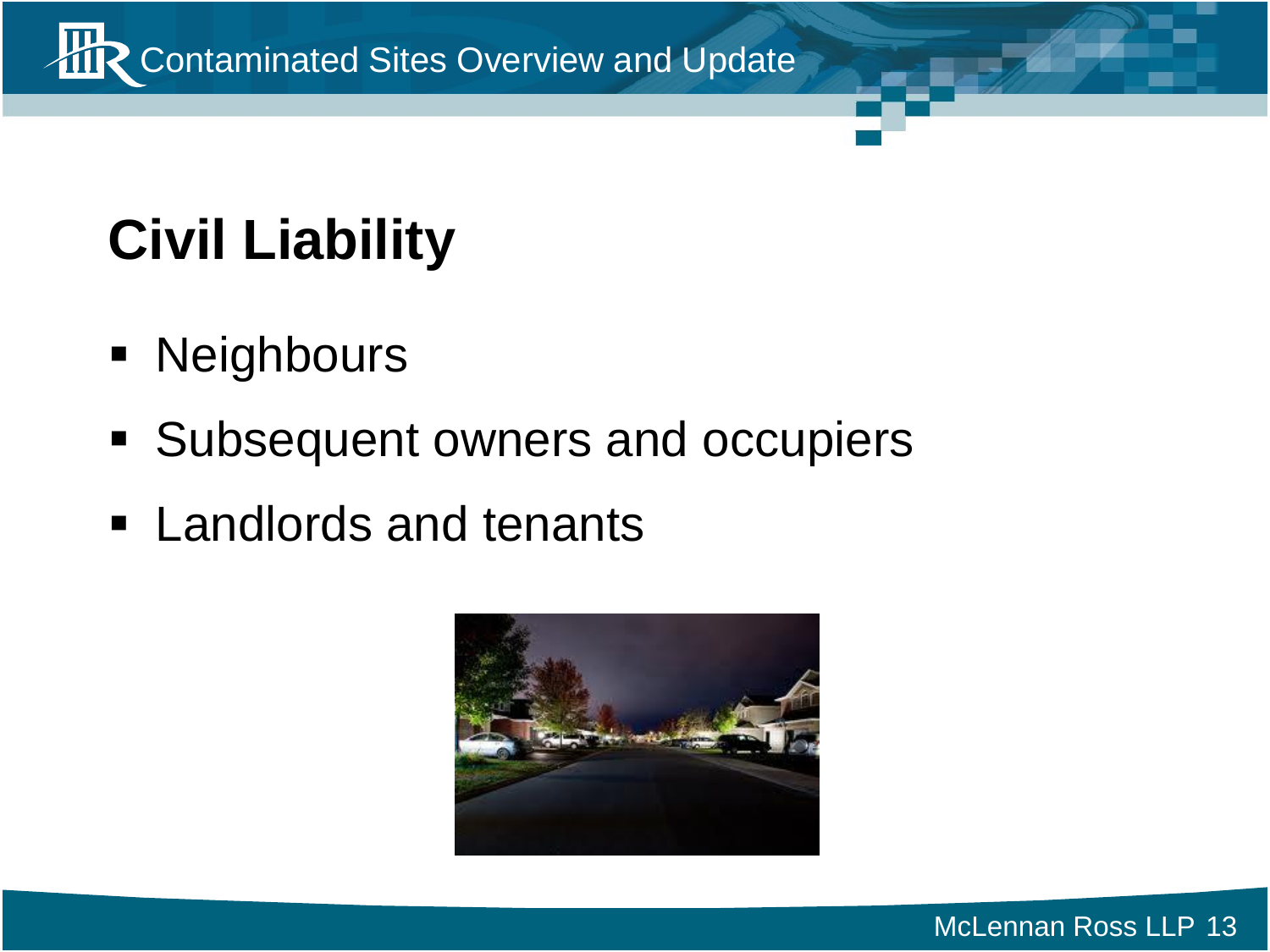**THR** Contaminated Sites Overview and Update

## **Civil Liability**

- **Nuisance**
- **Trespass**
- **Strict Liability**
- **Negligence**
- Duty to disclose
- Contract obligations

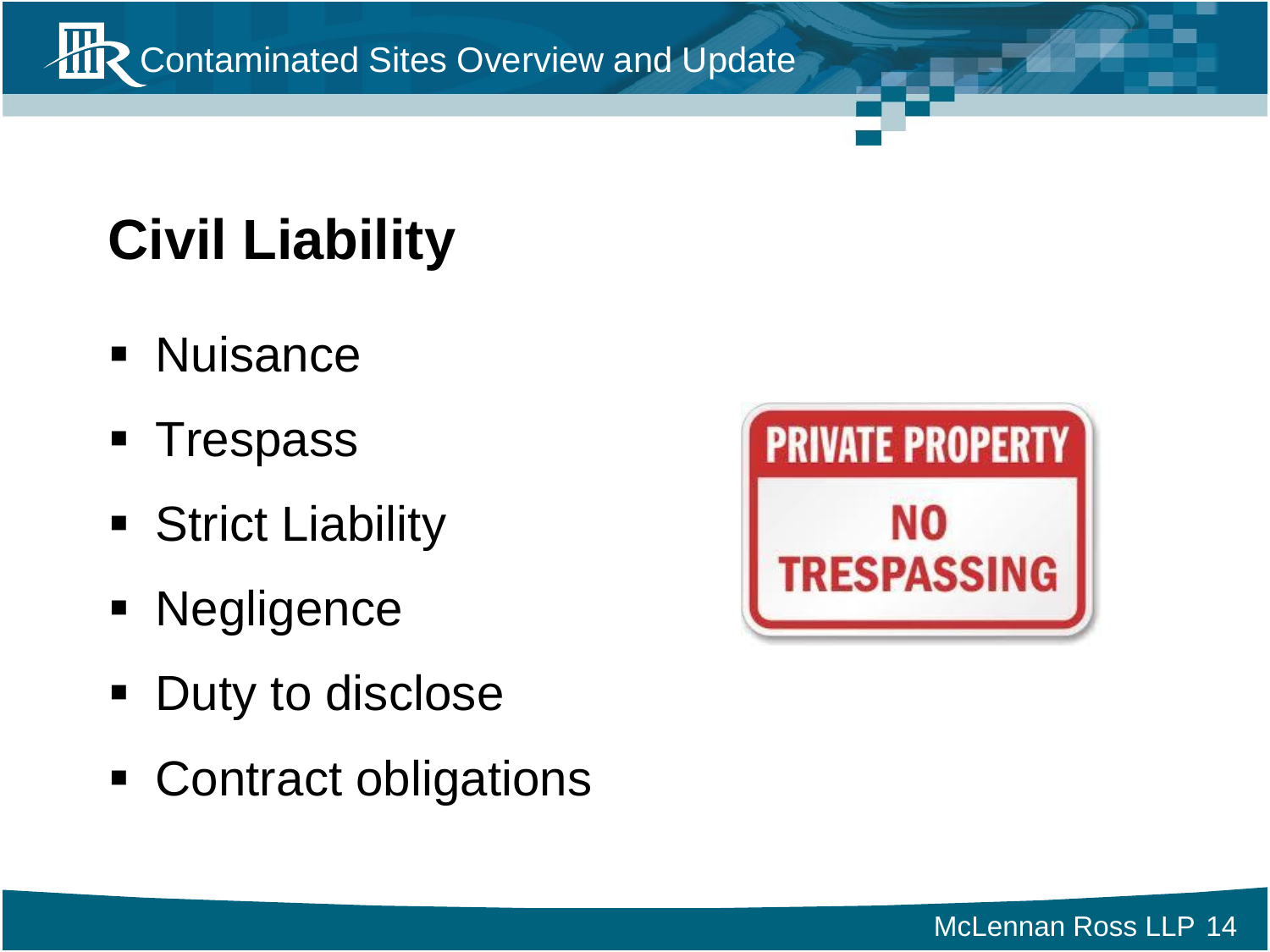

### **Tridan v. Shell**



McLennan Ross LLP 15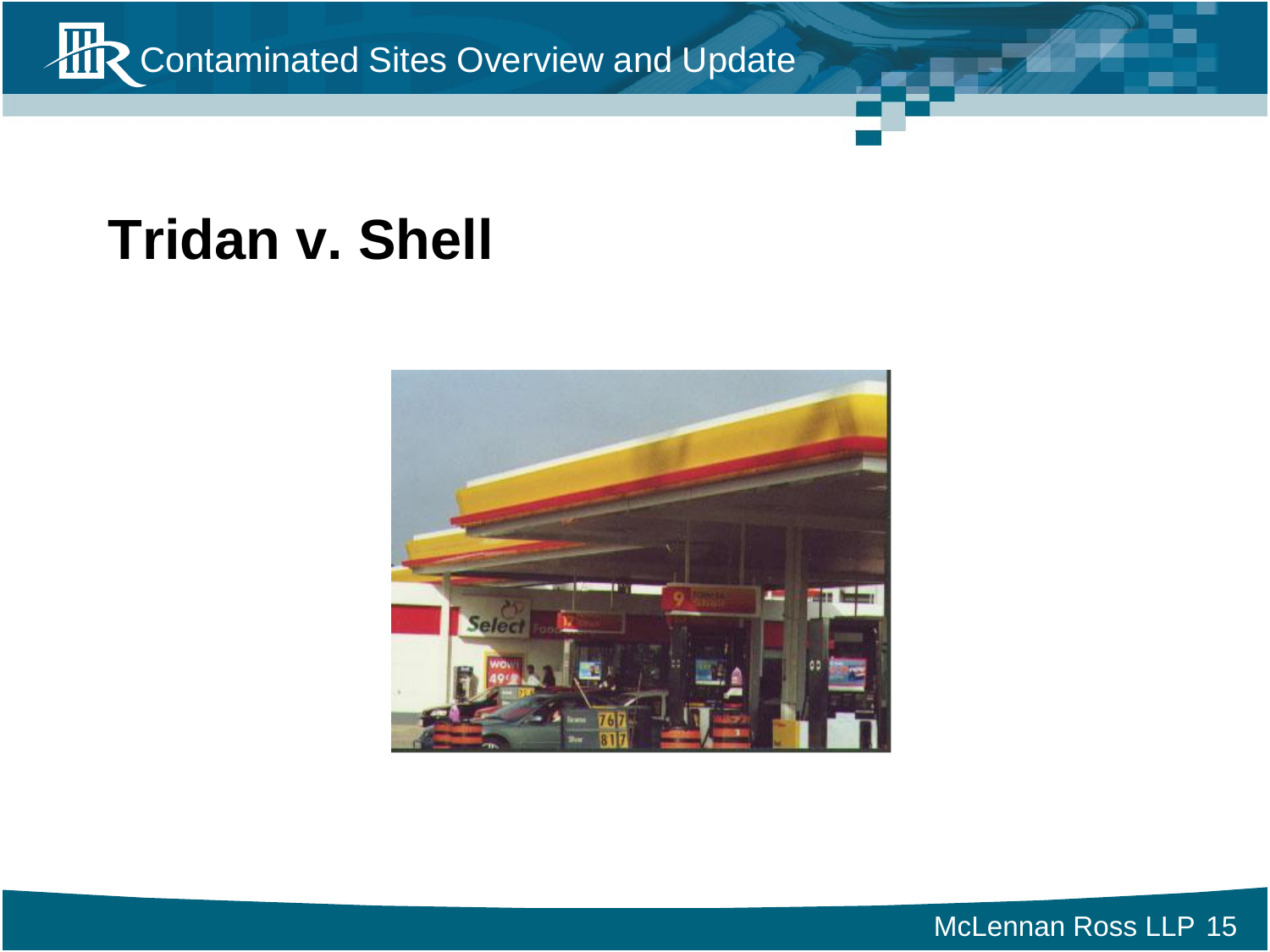

## **Tridan v. Shell**

- **E** Liability admitted
- **Law suit for remediation costs and "stigma"**
- Damages awarded for remediation to "pristine" standard
- "Stigma" damages overturned on appeal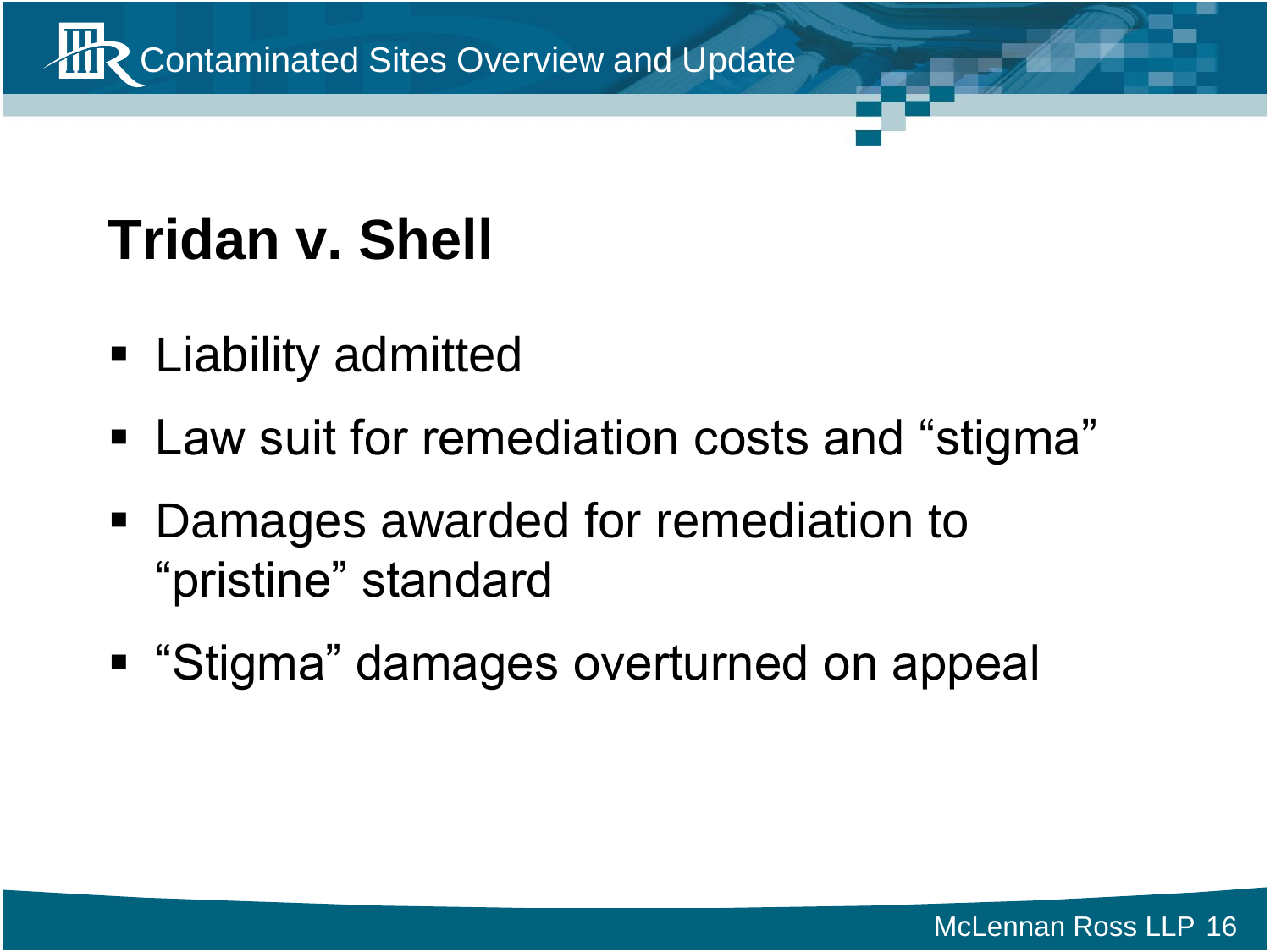

## **Civil Liability**

- Civil liability concurrent with regulatory liability
- Regulatory standards do not determine remediation standard (damages) for civil purposes

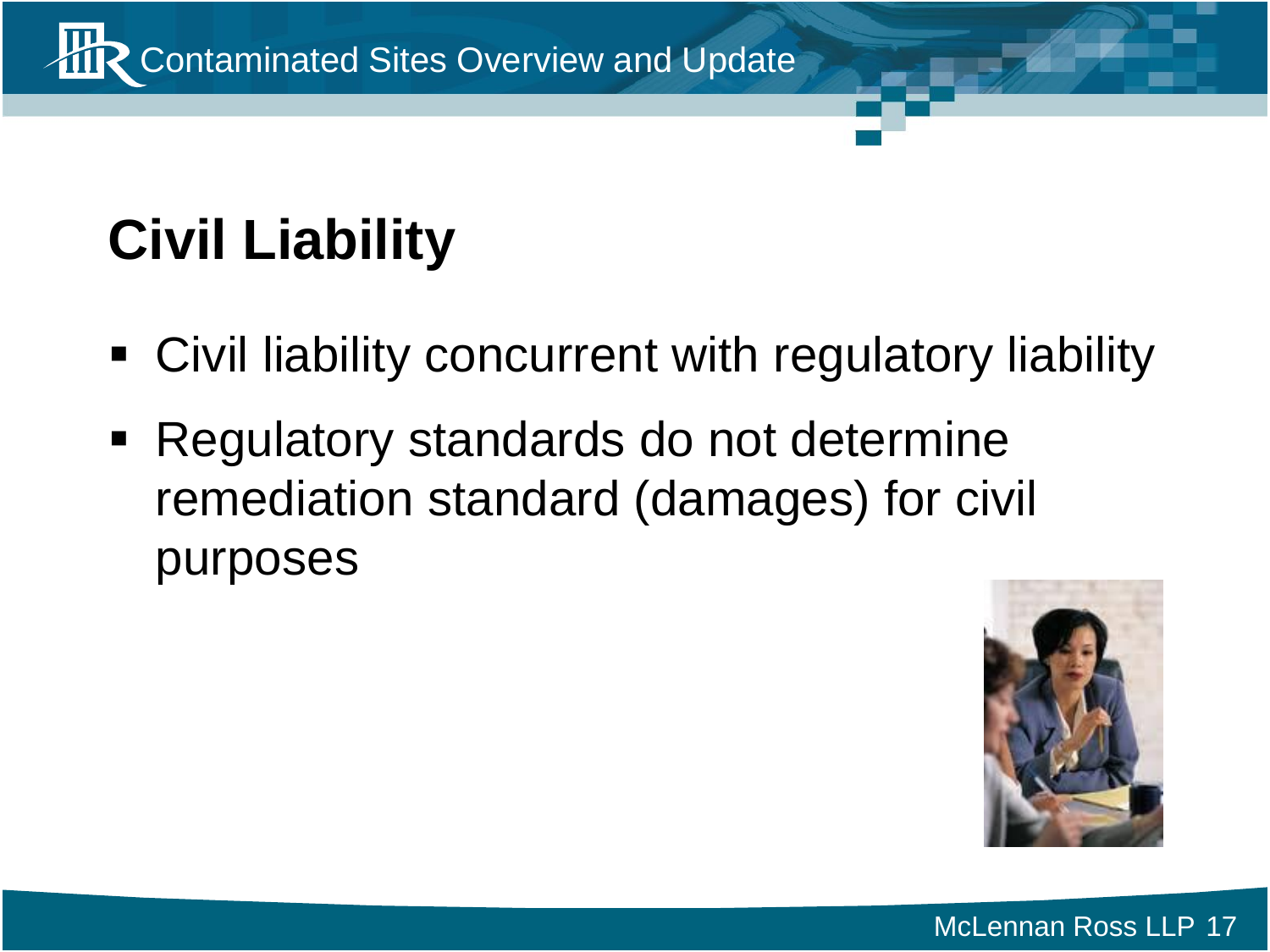

#### *Pearson v. Inco*

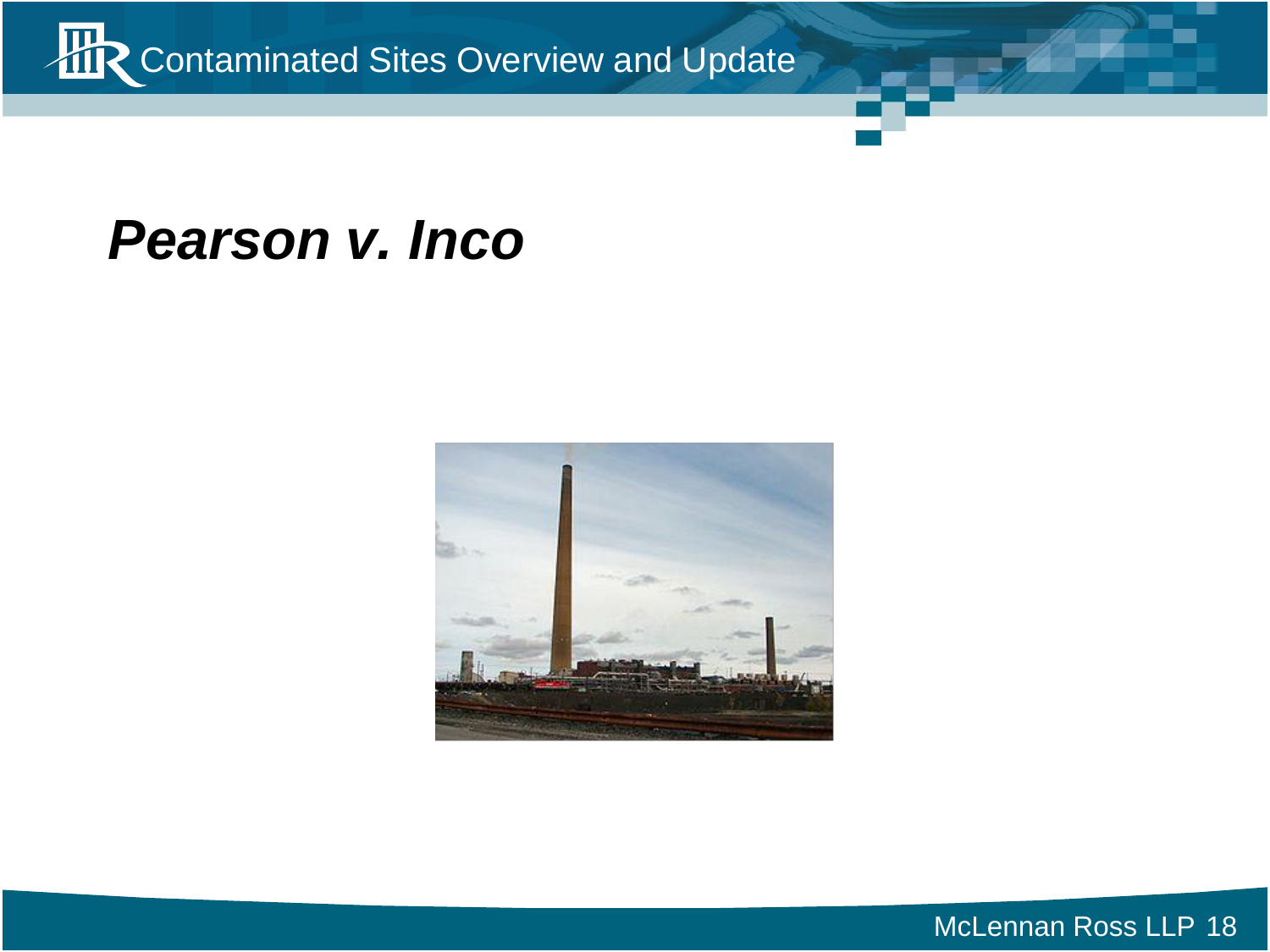

### **Pearson v. Inco**

- No issues with regulatory compliance
- Class action law suit for loss of property value
- **Inco held liable at trial**

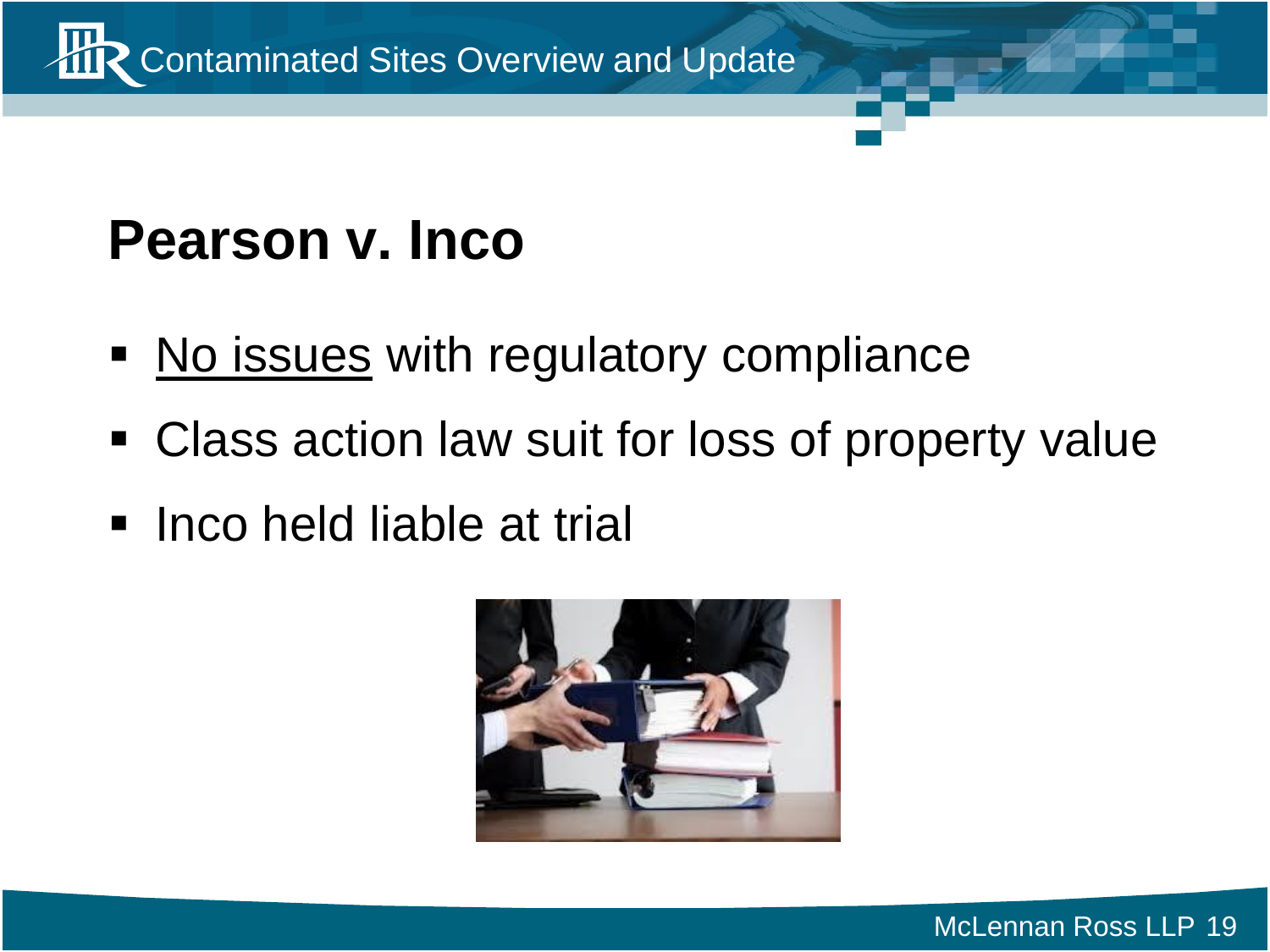

## **Court of Appeal**

- No damage to land because no interference with use?
- No strict liability because nickel refinery was natural use (no accident or mishap)?
- No nuisance because not ongoing?

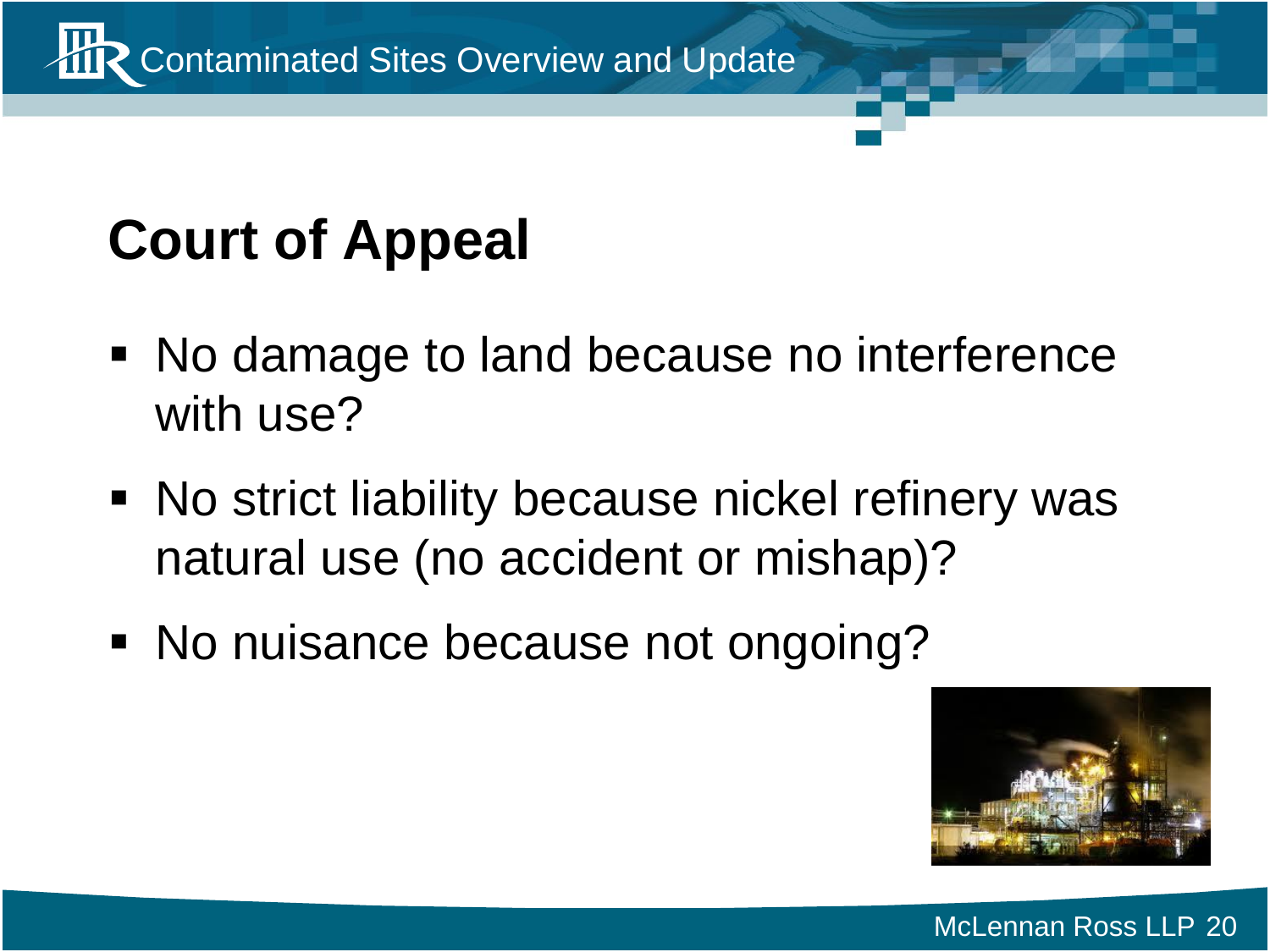

## **Civil Liability Cases Hard to Reconcile**

- **Law is still undeveloped**
- Liability based on fault…not as clear as it sounds
- Difficult questions of proof
- **Example 1** Limitations periods are not absolute

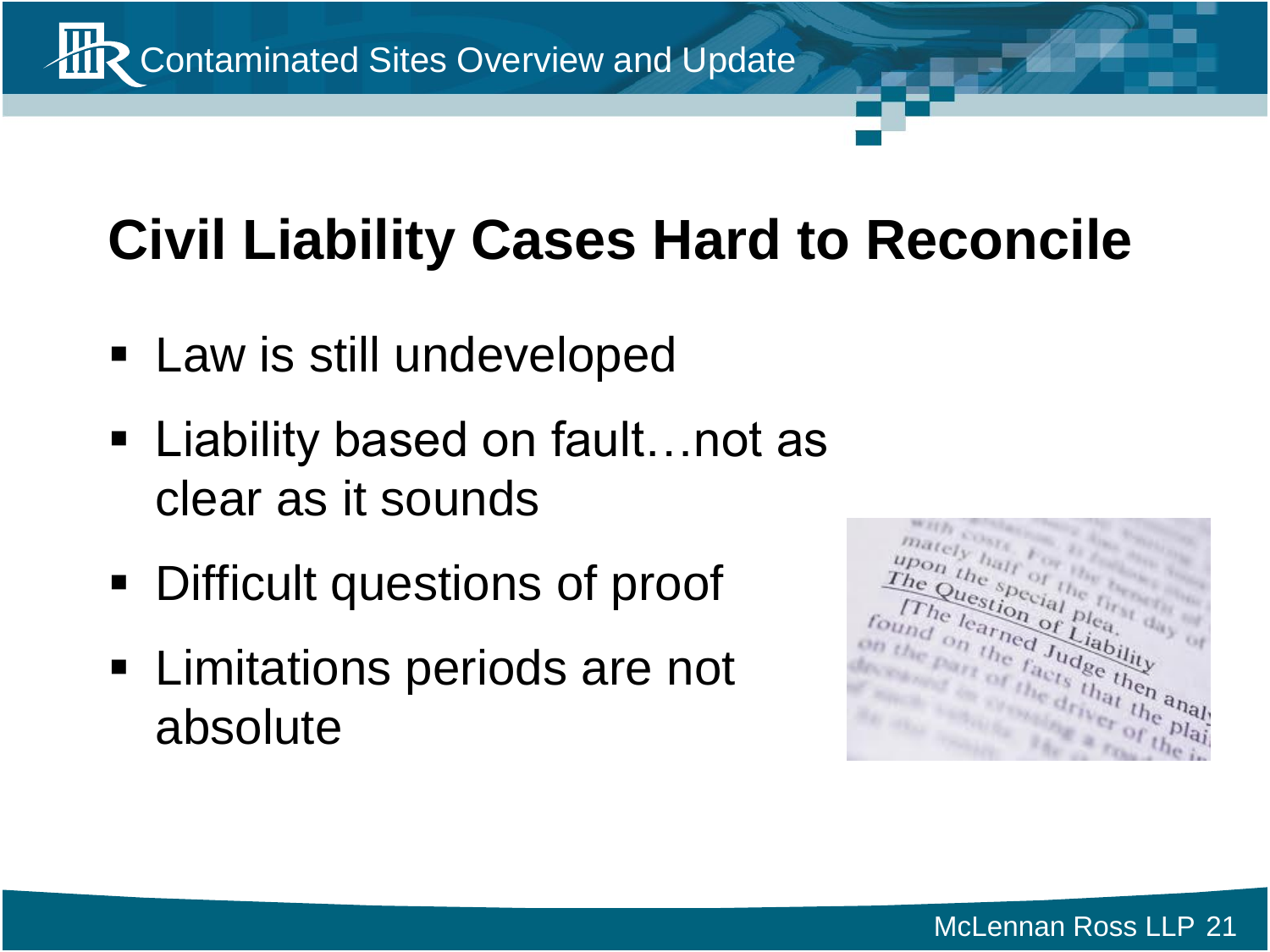## **Distinct Regulatory and Civil Liability Issues**

- Compliance with regulatory or industry standards is not determinative in civil context
- Different grounds for liability
- Different remedies/consequences

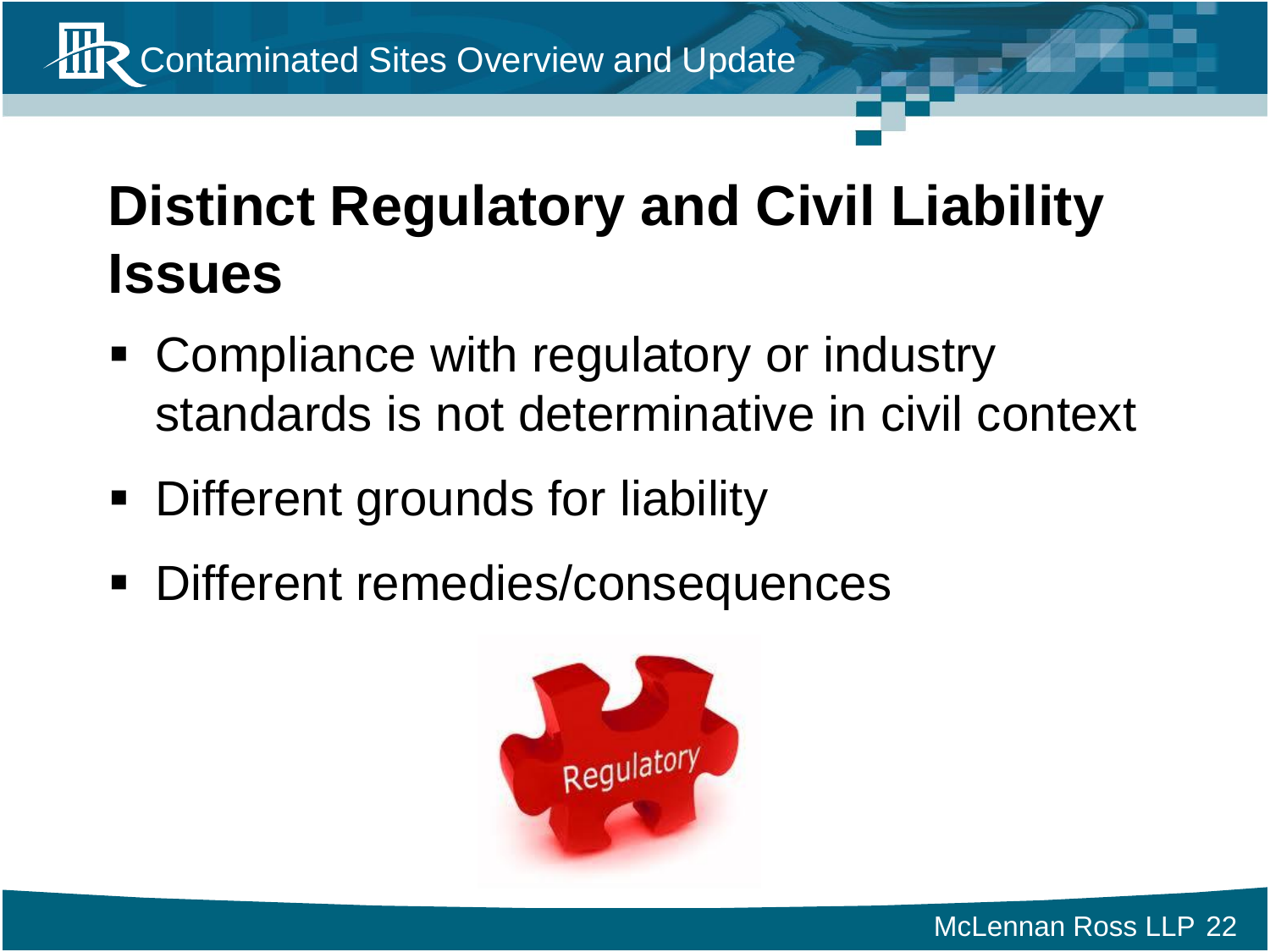**TR** Contaminated Sites Overview and Update

### **Distinct Regulatory and Civil Liability Issues (cont'd)**

- **Different parties to consider** (future occupants/owners/neighbours)
- **Remediation Certificates do** not preclude civil claims